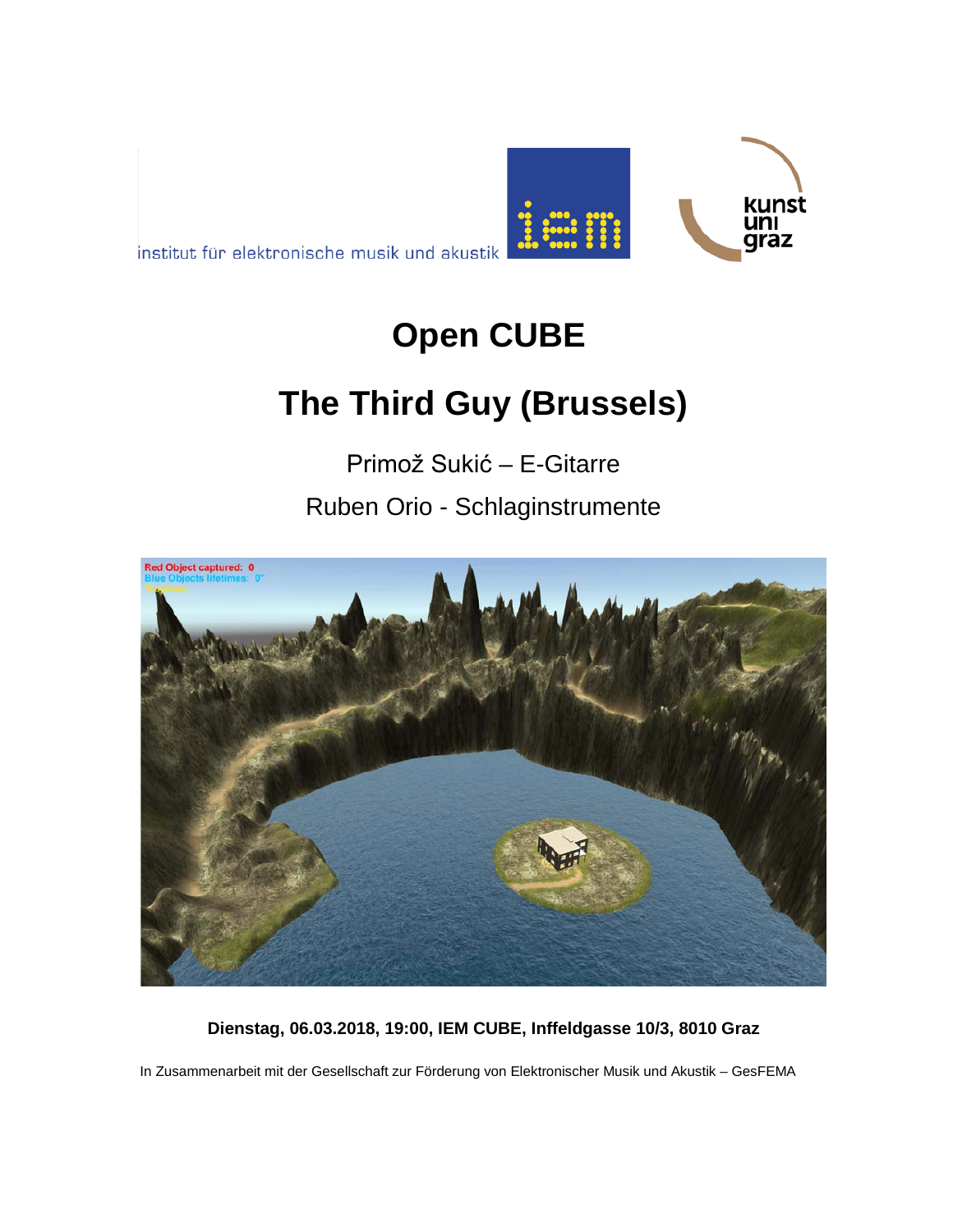## **The Third Guy (Brussels)**

Primož Sukić – E-Gitarre Ruben Orio - Schlaginstrumente

#### **Programm:**

**Mark Applebaum:** *Aphasia* **(2010),** for singer and tape **Michael Mierhof:** *Splitting 56.3* **(2017),** for electric guitar and percussion **Marko Ciciliani:** *Kilgore* **(2017/18),** for two performers and a game-system

The **Third Guy** is a duo based in Brussels, Belgium, featuring Primož Sukič on guitar and Ruben Orio on percussion. Although the two musicians have already been playing together since 2014, when they first met at the post master-academy program offered by the ICTUS ensemble and the HoGent Conservatory, their official debut dates back to January 2017, which was a result of an artistic residency at QO-2; a concert venue based in Brussels, focusing on experimental and contemporary music.

Since the beginning of their first concert in 2017 The Third Guy has premiered more that seven new works all together, composed by composers such as James Saunders, Marko Ciciliani, Caroline Profanter, Matej Bonin, Elina Lukijanova, and Mihael Maierhof. Their performances have taken place in SIRGA Festival (Flix, Catalunia), University of Southampton (UK), Champ d'action in Antwerp, SPOR Festival in Aarhus (Denmark), Ljubljana city museum (Slovenia), Miry concert Hall Ghent, iMAL Brussels, and for the upcoming year The Third Guy is planning further tours, and concerts in venues such as IEM Graz (workshop and concert), Izlog suvremenog zvuka, Zagreb, Prorgy and Bess Vienna, Cankar Center, Ljubljana, KAAISTUDIOS, Brussels, SMOG series, Brussels, and a USA tour in November 2018, resulting in performances in cities as New York, Washington, Baltimore, San Diego, and Los Angeles.

Their musical, and artistic research s based on composing works that explore, and blur boundaries between improvisation, programmed computer algorithms, and composition. The ensemble also focuses on collaborating with other musicians (composers, interpreters, improvisers), and artists from other artistic fields, among whom each of them bring in new personalities and aesthetics, that, for every performance, reshape, and sometimes even redefine the identity of the ensemble.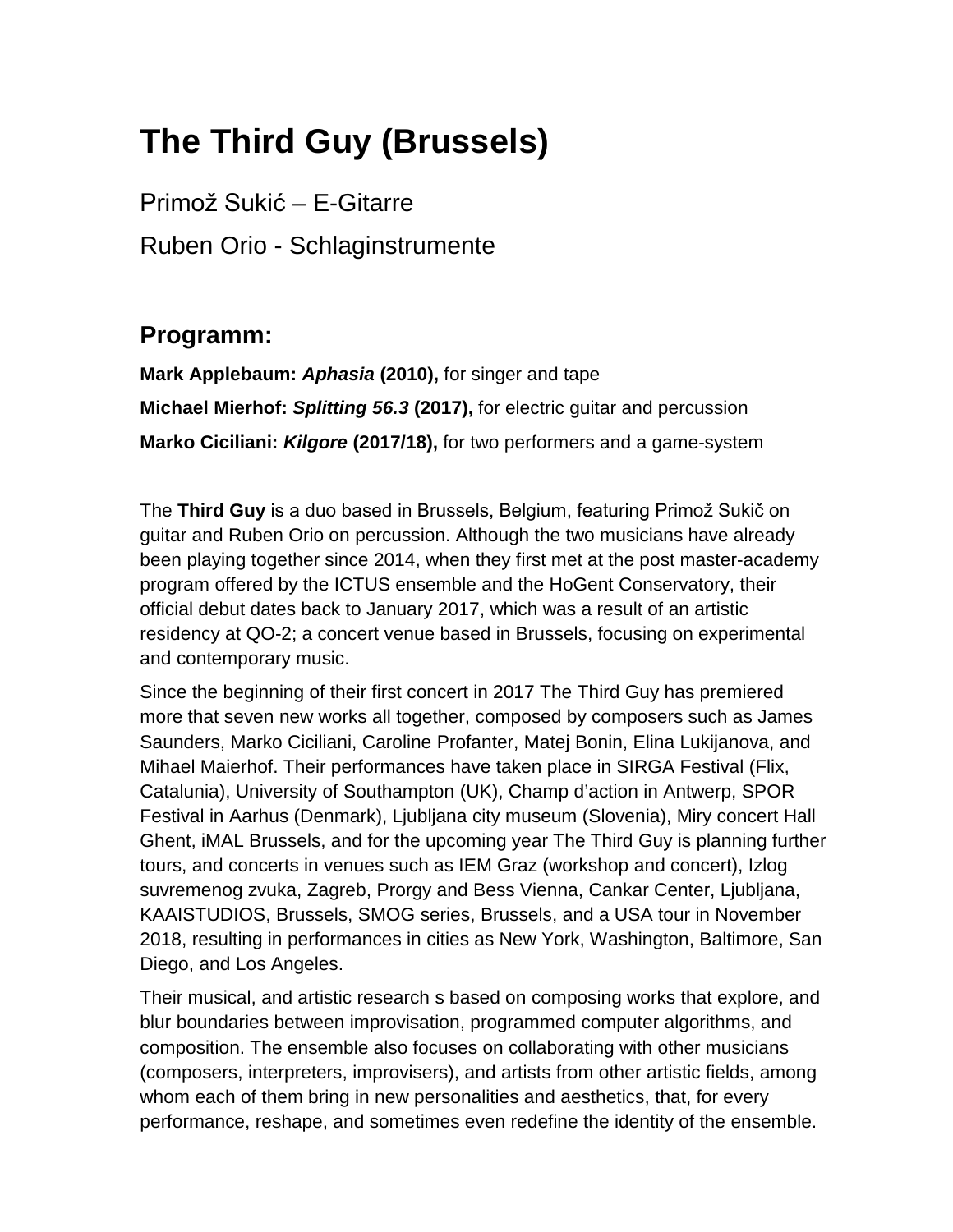### **Programmtexte:**

**Mark Applebaum** about *Aphasia*: "This piece is essentially a choreographed dance work. As such, the role of the "singer" may be taken by any performer of suitably enthusiastic inclination and conviction. Performed in the context of a solo voice recital (as intended in the premiere but not required beyond), the piece is intentionally notable for its absence of live singing"

**Michael Maierhof** is a German composer based in Hamburg, and *Splitting 56.3* represents a new composition in his "Splitting" pieces series. Although it is written for electric guitar and percussion, the two instruments are either combined with, or completely replaced by the use of (modified) ready made objects such as plastic glasses, marbles, acrylic plates, and electronic toothbrushes. He than achieves the desired sonic aesthetics by amplifying those objects, and routing the signal through a PA system and a guitar amp. For the performance of the piece the two performers are using a video score.

*Kilgore* by **Marko Ciciliani** is designed as a game-environment in which the performers engage with different elements that generate various sounds. Game missions that have to be fulfilled by the players lead to a musical form, which varies in its details with every performance, but stays consistent in its general direction.

The entire environment can be considered a game which serves at the same time as a dynamic score and an extended instrument design. At first the activities take place in a landscape where the performers have to interact with various objects. Later on, the activities are placed within a house on an island which entails different audiovisual events.

A reoccuring subject in the piece is the (mis-)use of Wagner's "Ride of the Walkure" in nationalist contexts in the history of film. Fragments used in "Kilgore" include the *Wochenschau* from May 30, 1941 and D.W. Griffith's *Birth of a Nation* from 1915.

"Kilgore" has been realized as part of the artistic research projects GAPPP – Gamified Audiovisual Performance and Performance Practice (AR364-G24) which has been running at the University of Music and Performing Arts Graz since 2016.

It has also been supported by a generous commission by the SKE fund.